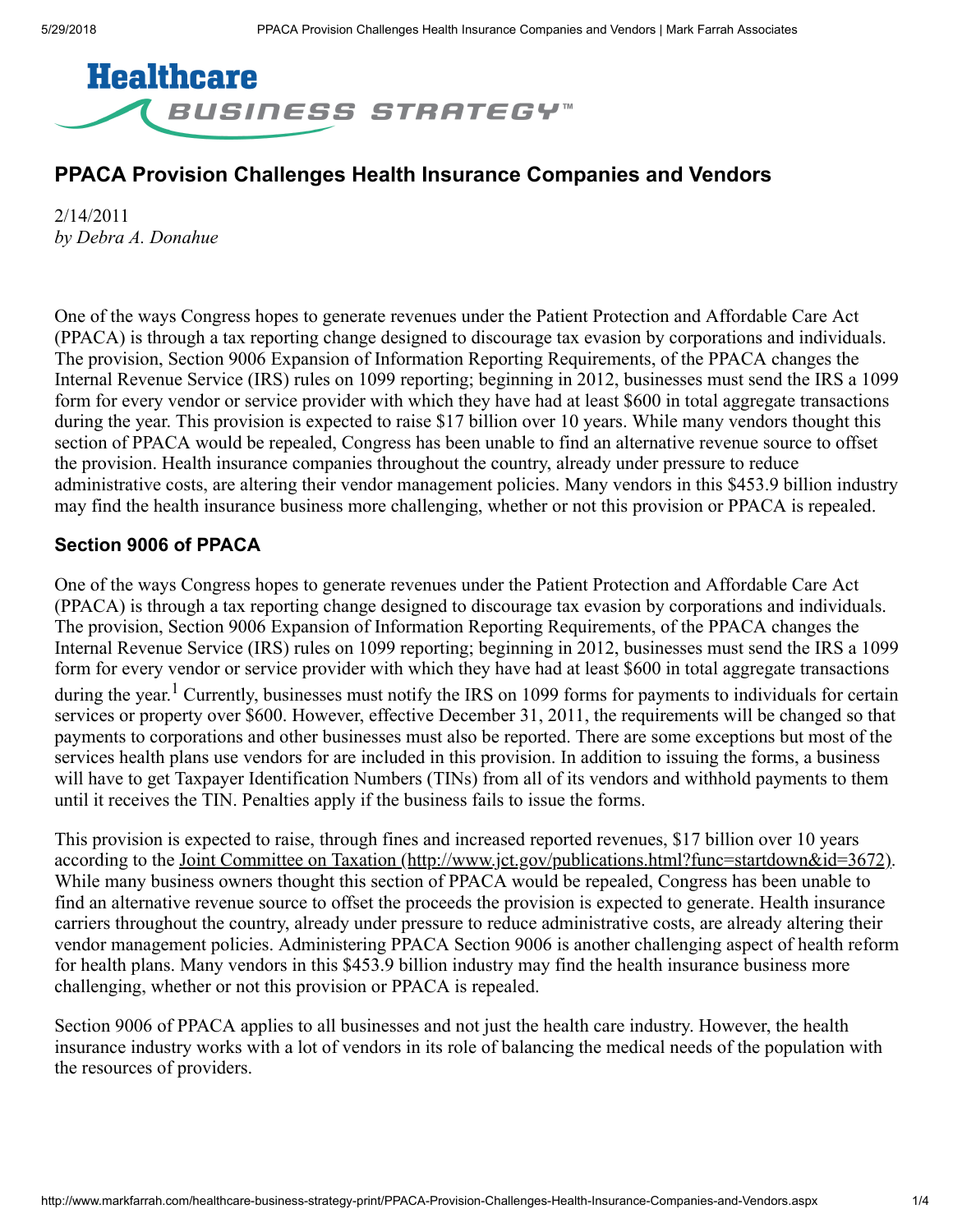

As the fulcrum point between patients and health care providers -- health insurance companies have historically been an attractive segment to do business with. From Information technology vendors to reinsurers, consultants to third party administrators, many companies depend on dollars expended by health plans for administrative services. A larger number of vendors, e.g., physicians and other health practitioners receive medical expense dollars health insurers' dispense as claims payments. Health maintenance organizations work with care management and health coach companies and often outsource nurse case management services to other organizations. Pharmaceutical manufacturers, medical equipment vendors and biotech companies also look to and work with insurance carriers to ensure their services will be paid for as needed. Hospitals, laboratories and durable medical equipment vendors all provide services that are paid through health insurance companies. These are only a few examples of the multitude of vendors from whom health insurance companies purchase goods and services. The burden of Form 1099 distribution across the health care supply chain is mind boggling.

## Health Insurance Industry Big Business

In 2009, the health insurance industry reported an aggregate of \$454 billion in revenue. Approximately \$395 billion paid for medical expenses, roughly 87 cents of every dollar collected in revenue. Another \$49 billion was spent on administrative expenses for activities such as enrolling and assisting members, processing claims, provider network management and meeting regulatory reporting requirements. Much attention has been given to reducing the 11% of revenue dollars spent on administering health insurance business.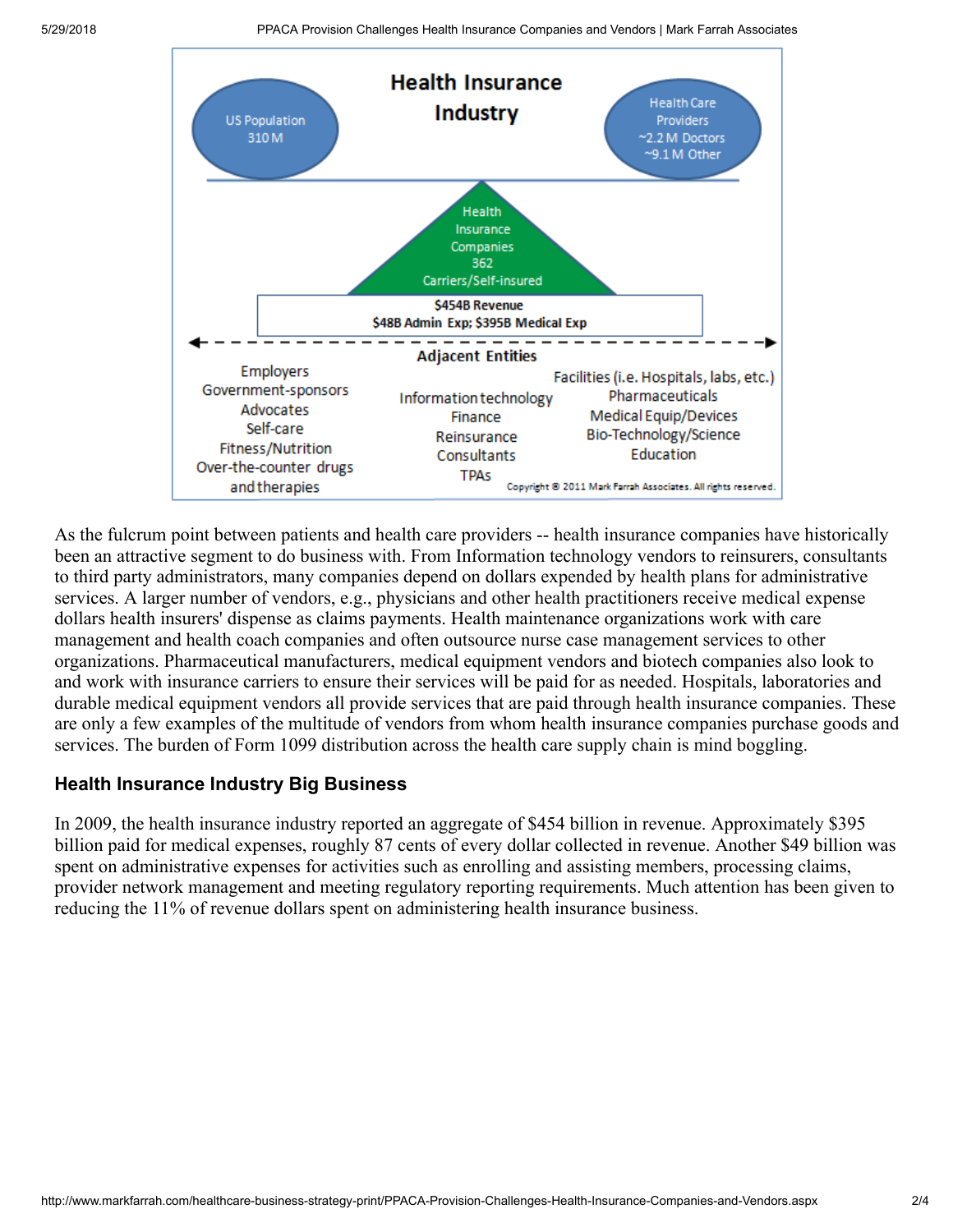

Health insurance companies work with many adjacent industries such as information technology to eliminate costs. After medical and administrative costs are subtracted from revenues — about 2% remains for other costs such as increasing reserves and as net income/net profit, which is often used to reimburse investors.

The fate of PPACA and provision 9006 remains debatable. The Journal of Accountancy published by American Institute of CPAs (Jan 27, 2011) recently reported "For small businesses that were dreading the thought of having to produce a Form 1099 for every payee to which they paid at least \$600, President Barack Obama offered the prospect of relief in his State of the Union speech Jan. 25 when he said, "We can start right now by correcting a flaw in the [health care] legislation that has placed an unnecessary bookkeeping burden on small businesses."

"Efforts to repeal the expanded Form 1099 reporting requirements failed during Congress' lame-duck session at the end of 2010. However, on the same day as the State of the Union address, two bills were introduced in the Senate that would repeal the section of the Patient Protection Act that enacted the expanded 1099 requirements (both titled the Small Business Paperwork Mandate Elimination Act of 2011). Sens. Max Baucus, D-Mont., and Harry Reid, D-Nev., introduced S 72, which would repeal the requirement without any revenue offset. Sens. Mike Johanns, R-Neb., and Joe Manchin, D-W.Va., introduced S 18, which would offset the costs of repeal by rescinding \$39 billion in unspecified discretionary federal spending."

Nonetheless, health insurance companies are not waiting to see what happens in Congress. They are making vendor management procedures a higher priority and focusing on ways to reduce reliance on external services. UnitedHealth Group for example is reducing operating costs by more efficient sharing of common resources; a corporate goal is to reduce its cost structure by about \$1 billion over the course of five years through improving process quality, automation, integration, and procurement and sourcing improvements.

As health plans consolidate and tighten their vendor relationships, companies wishing to do business with them will need to strengthen their knowledge of insurance companies and target the right individuals within these companies. Mark Farrah Associates' Health Plans USA product is the most comprehensive and accurate resource available for U.S. health insurance market share data. This user-friendly database presents the latest health plan membership including: Self-funded — Commercial risk — Medicare — Medicaid enrollment, Market share by parent, plan or state, and revenue and expenses for U.S. health insurance companies. This powerful database will give you complete and accurate information for health plans nationwide. Plus, the Company Contacts tool provides current contact information and useful company snapshots.